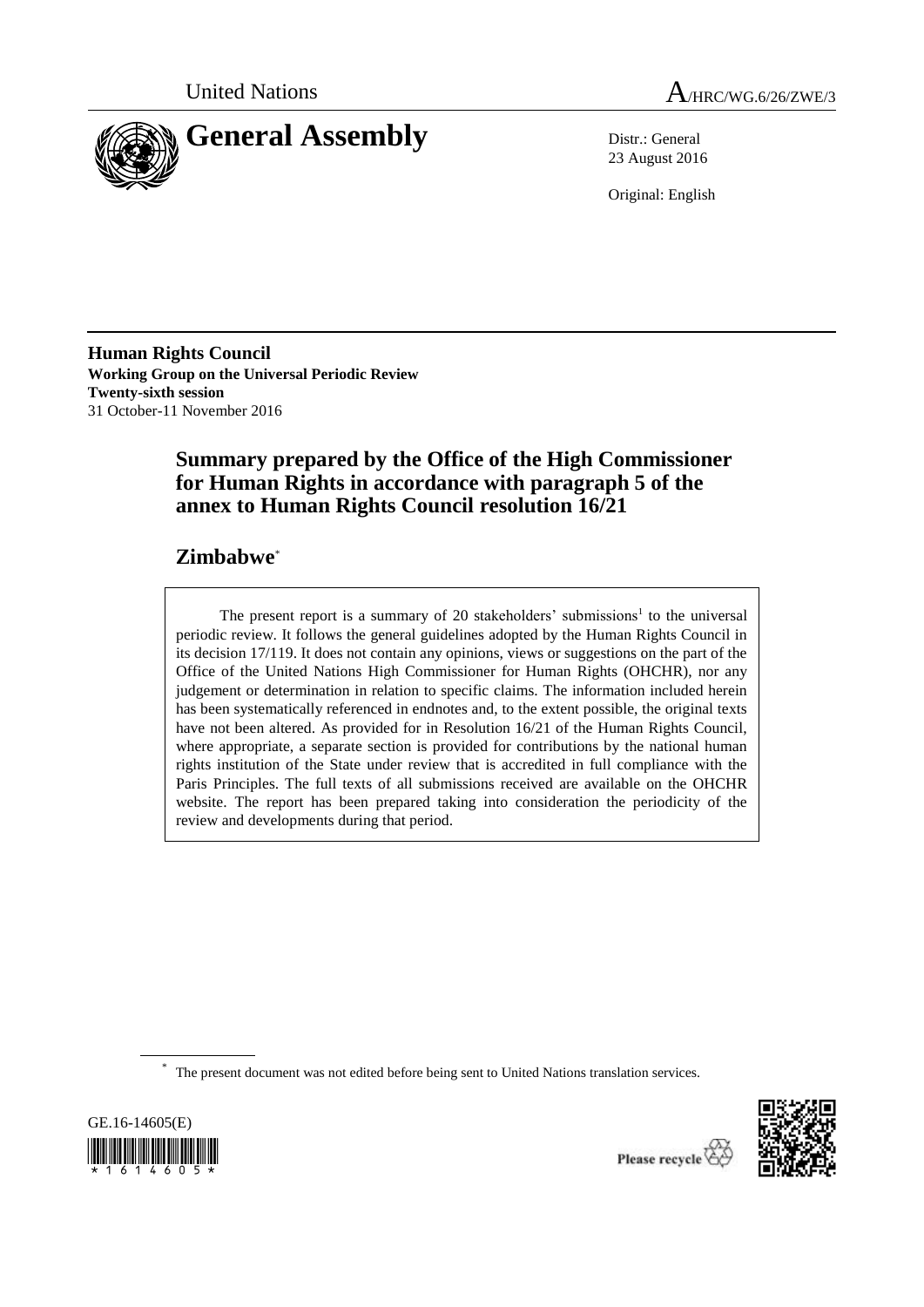# **I. Information provided by the accredited national human rights institution of the State under review in full compliance with the Paris Principles**

1. The Zimbabwe Human Rights Commission did not make a submission.

## **II. Information provided by other stakeholders**

## **A. Background and framework**

## **1. Scope of international obligations**<sup>2</sup>

2. JS7 stated that during its universal periodic review in 2011 (2011 review),<sup>3</sup> Zimbabwe supported a recommendation to ratify outstanding human rights instruments<sup>4</sup> and has since ratified OP-CRC-AC, OP-CRC-SC, CRPD and OP-CRPD. Zimbabwe was yet to ratify CAT, ICPPED, OP-CEDAW, ICCPR-OP1, ICCPR-OP2, OP-ICESCR and the 1961 United Nations Convention on the Reduction of Statelessness <sup>5</sup>

3. AI stated that during the 2011 review, Zimbabwe undertook to consider ratifying ICCPR-OP2.<sup>6</sup> It recommended ratifying this instrument without reservation.<sup>7</sup>

4. HRW stated that at the 2011 review, Zimbabwe supported recommendations to ratify CAT. 8 It urged ratification and rigorous implementation of CAT and its optional protocol.<sup>9</sup>

5. ISHR recommended the ratification of ICPPED.<sup>10</sup>

#### **2. Constitutional and legislative framework**

6. AI stated that in 2013, the Constitution of Zimbabwe Amendment (No. 20) Act 2013 (2013 Constitution) was adopted with stronger guarantees for economic, social, cultural, civil and political rights.<sup>11</sup> ECLJ stated that the process of modifying the laws that were out of alignment with the 2013 Constitution had begun, but that significant work remained to be done to ensure the rights guaranteed in the 2013 Constitution were protected in the legal system.<sup>12</sup> ACTSA urged Zimbabwe to work with civil society to ensure the alignment of existing laws with the 2013 Constitution and with its international human rights obligations.<sup>13</sup>

7. ECLJ stated that the Access to Information and Protection of Privacy Act, which governs print and electronic media, needed significant reform in order to be aligned with the 2013 Constitution. 14

8. JS2 stated that the power to grant licences under the Broadcasting Services Act was vested in the Broadcasting Authority of Zimbabwe which was not independent and also not free from political interference.<sup>15</sup> JS3 stated that the Act breached the right to freedom of expression and was not able to promote freedom of artistic expression and diversity.<sup>16</sup>

9. ECLJ stated that the 2013 Constitution made provision for a mechanism to receive and to address complaints against security services. It encouraged Zimbabwe to enact a law creating such a mechanism. 17

 $JSS<sup>18</sup>$  stated that the lack of legal recognition and inability to change gender markers on government issued documentation significantly impeded the rights of transgender individuals.<sup>19</sup>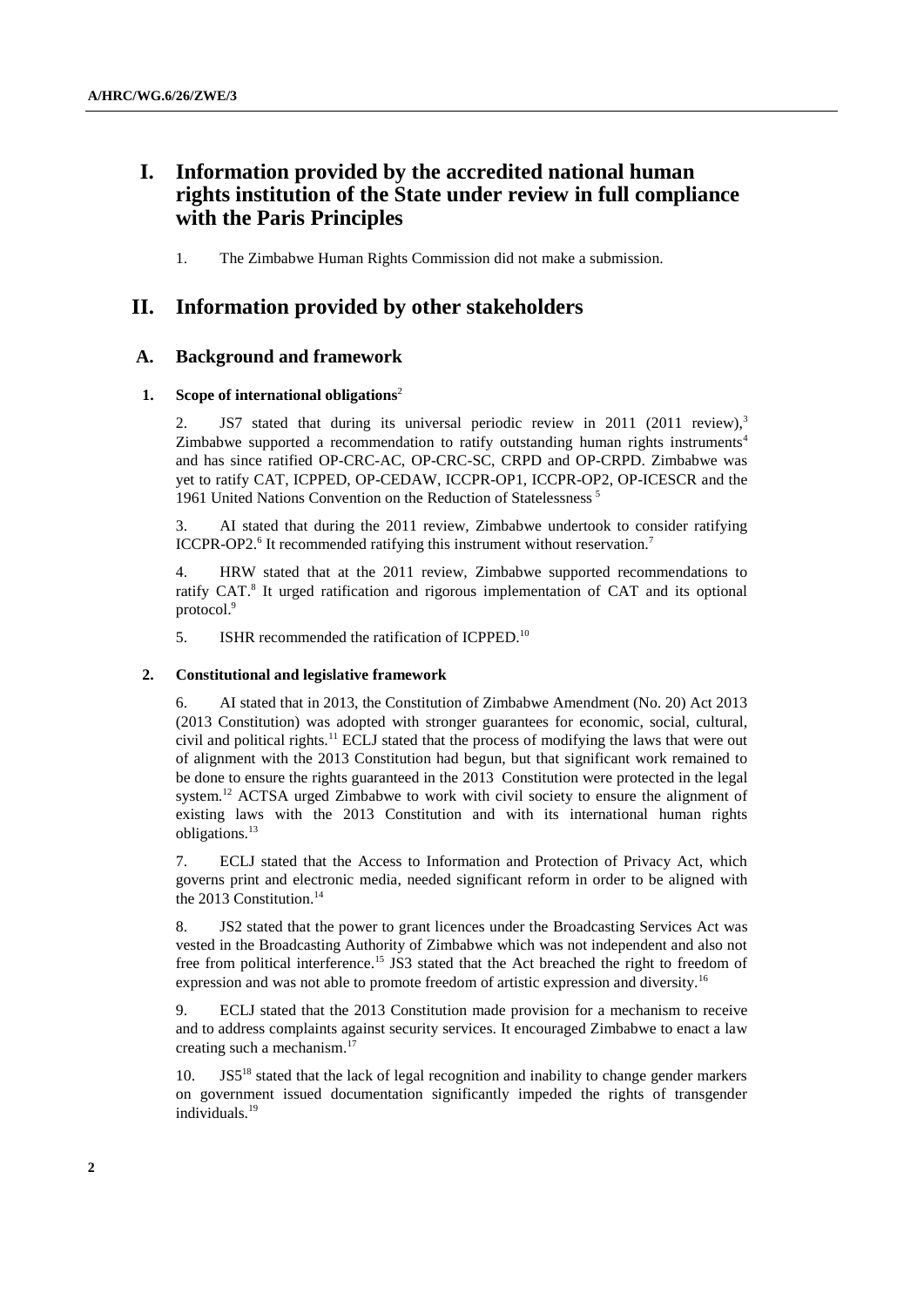11. ISHR stated that restrictive laws not aligned with the 2013 Constitution were selectively applied to restrict the activities of human rights defenders.<sup>20</sup> It recommended the alignment of those laws with international human rights instruments and the protections guaranteed in the 2013 Constitution. It also recommended enactment of specific laws and policies recognising and protecting the work of human rights defenders.<sup>21</sup>

12. FLD stated that independent human rights organisations and human rights defenders operate under a restrictive legal framework. The Private Voluntary Organisations Act  $(2002)$  provides for a cumbersome registration process.<sup>22</sup> The Public Order and Security Act provides that the permission of the police is required for public meetings and demonstrations and gives broad discretionary powers to the police to determine the lawfulness of gatherings.<sup>23</sup> The Criminal Law (Codification Reform) Act, in particular Section 31, which criminalises communicating or publishing false statements, has been applied to justify state harassment of independent journalists.<sup>24</sup> JS3 stated that the police often rely on this provision (Section 31) to detain artists or to ban artistic expression.<sup>25</sup> FLD stated that the Official Secrets Act does not define what may be prejudicial to the interest of the State and effectively shields state officials from scrutiny for offences committed in the course of their duty; and the Act has been used to threaten journalists with prosecution.<sup>26</sup> FLD recommended reviewing, repealing or amending the aforementioned legislation.<sup>27</sup>

13. JS4 recommended that Zimbabwe revise the Interception of Communications Act to bring it in line with the 2013 Constitution.<sup>28</sup> Also, Zimbabwe should ensure that the Data Protection Bill meets international standards and that any data protection authority established by law is appropriately resourced and independent, and has the power to investigate breaches of the data protection principles.<sup>29</sup>

## **3. Institutional and human rights infrastructure and policy measures**

14. JS7 stated that at the 2011 review, Zimbabwe supported recommendations to strengthen the constitutional, media, human rights, and anti-corruption institutions.<sup>30</sup> The 2013 Constitution provides for the Independent Commissions Supporting Democracy which includes the Zimbabwe Electoral Commission, the Zimbabwe Human Rights Commission, the Zimbabwe Gender Commission, the Zimbabwe Media Commission, the Zimbabwe Anti-Corruption Commission, and the National Peace and Reconciliation Commission.<sup>31</sup> However, the Zimbabwe Gender Commission and National Peace and Reconciliation Commission were not operational and the Zimbabwe Anti-Corruption Commission did not have adequate funding or technical capacity. Also, the Zimbabwe Human Rights Commission was inadequately funded and contrary to the Paris Principles, the Commission received funding from Ministry of Justice.<sup>32</sup>

15. ISHR stated that the effectiveness of the Zimbabwe Human Rights Commission has been impinged by limited funding and a restricted mandate.<sup>33</sup>

16. SOS CVZ stated that Zimbabwe must ensure that the Zimbabwe Human Rights Commission has the mandate and resources to monitor children's rights and is able to receive, investigate and address complains from children in a child-sensitive manner.<sup>34</sup>

17. JS7 encouraged Zimbabwe to ensure that the Organ on National Healing and Reconciliation and Integration is constitutionally compliant, effective and independent, having noted that, Zimbabwe supported a recommendation in that regard at the 2011 review. 35

18. ACTSA urged Zimbabwe to ensure that members of all security agencies undertake rigorous human rights training, and hold the agencies accountable for violations of the  $law.<sup>36</sup>$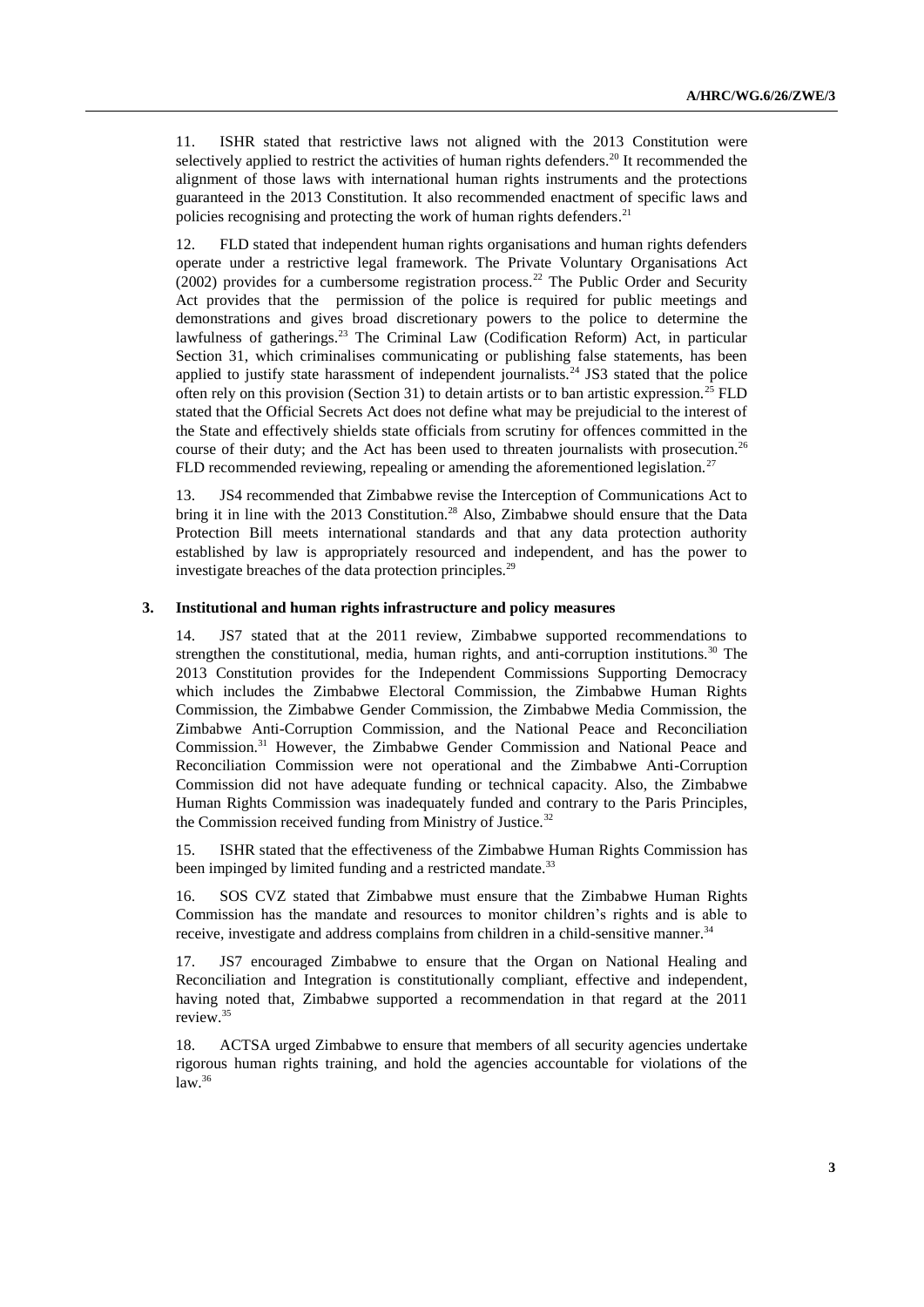19. JS7 noted that the outcome of 31 July 2013 elections was contested and urged Zimbabwe to align the Electoral Act with the 2013 Constitution. It also urged Zimbabwe to transfer custody of the voters' roll to Zimbabwe Electoral Commission, expedite the establishment of biometric voters' roll system to enhance transparency, guarantee equal access to the searchable electronic voters' roll by all political parties and the electorate, prioritise adequate funding for Zimbabwe Electoral Commission for proper administration of electoral processes, open up the public broadcaster and guarantee equitable access to all political parties and candidates, create a conducive electoral environment that enables free participation in electoral processes by all citizens and political parties, allow civil society organisations to formulate and implement voter education programmes, and put in place mechanisms to enable the Diaspora and prisoners to vote.<sup>37</sup>

## **B. Cooperation with human rights mechanisms**

#### **1. Cooperation with treaty bodies**

20. TI stated that Zimbabwe should, in accordance with articles 16 and 17 of ICESCR, submit an updated report to the relevant Committee.<sup>38</sup>

#### **2. Cooperation with special procedures**

21. JS2 and ISHR called on Zimbabwe to issue a standing invitation to all United Nations Special Procedures mandate holders.<sup>39</sup> HRW urged Zimbabwe to issue an invitation to the Special Rapporteur on the situation of human rights defenders. $40$ 

22. JS7 stated that the Zimbabwe refused or neglected to respond to reminders for requests for country visits by several Special Rapporteurs and encouraged the Government to grant all outstanding requests by  $2018<sup>41</sup>$ 

#### **3. Cooperation with the Office of the High Commissioner for Human Rights**

23. JS7 stated that in May 2012, the United Nations High Commissioner for Human Rights made a five-day visit to Zimbabwe at the invitation of the Government.<sup>42</sup>

## **C. Implementation of international human rights obligations, taking into account applicable international humanitarian law**

#### **1. Equality and non-discrimination**

24. JS7 stated that at the 2011 review, Zimbabwe agreed to implement measures to prohibit discrimination against women, address the marginalization and exclusion of women from the economic, social and political spheres.<sup>43</sup> The 2013 Constitution protected women's rights and prohibited discrimination on basis of gender. However, the envisaged equality had not translated into social and economic empowerment for women.<sup>44</sup>

25. GALZ stated that although the 2013 Constitution guarantees equality for all citizens and freedom from unfair discrimination, it fails to specifically prohibit discrimination on the basis of sexual orientation and gender identity. Homophobia permeates Zimbabwean society unchecked and manifests itself in different forms, ranging from verbal and physical assault on, to discrimination of, lesbian, gay, bisexual, transgender and intersex people on the basis of their sexual orientation or gender identity. Refusal by duty bearers and policy makers to address this issue has resulted in the public intolerance of lesbian, gay, bisexual, transgender and intersex persons becoming deeply ingrained in the community and reinforces the general stigmatization of sexual minorities in society.<sup>45</sup> JS5 stated that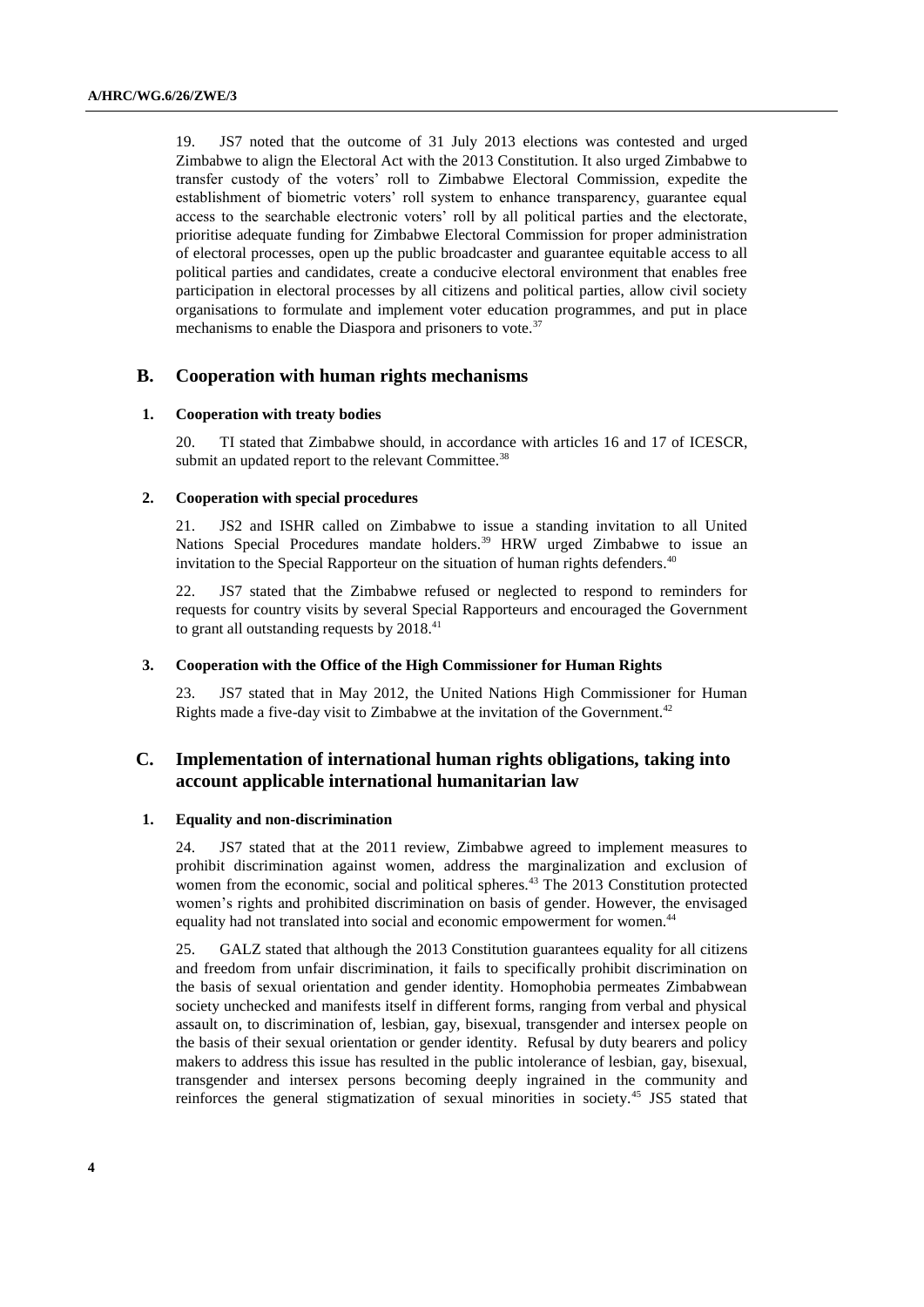political leaders and state-sponsored media regularly incited hatred towards gays and lesbians by depicting same-sex relations as immoral.<sup>46</sup>

26. ERI stated that there was discrimination and stigmatization of people living with HIV/AIDS, which needed to be addressed through education and awareness-raising.<sup>47</sup> It recommended that Zimbabwe support public education campaigns to eliminate stigma and discrimination against those living with HIV/AIDS, especially children.<sup>48</sup>

27. SOS CVZ stated that birth registration was not prioritized by parents and that the Births and Death Registration Act did not address this problem.<sup>49</sup> The authorities should increase public awareness of the importance of, and process for, birth registration.<sup>50</sup>

28. ERI stated that at the 2011 review, Zimbabwe did not support a recommendation to amend the Births and Death Registration Act to ensure that all children born in Zimbabwe, regardless of the origin of their parents, were issued with a birth certificate.<sup>51</sup> It recommended amending the Act to make provision for birth registration of all children born in Zimbabwe, regardless of their parents' origin.<sup>52</sup>

## **2 Right to life, liberty and security of the person**

29. AI stated that during the 2011 review, Zimbabwe supported recommendations to abolish the death penalty and to consider issuing a moratorium on capital punishment.<sup>53</sup> However, the Government has proposed an amendment of Criminal Law (Codification and Reform) Act through the General Laws Amendment Bill (2015) which seeks to reintroduce the death penalty for men between the ages of 21 and 70 years convicted of "aggravated murder".<sup>54</sup>

30. AI stated that on 9 March 2015 men suspected of being state security agents abducted activist Itai Dzamara, who two days earlier addressed a rally in Harare, in which he called for protests against the deteriorating situation in the country. Despite a High Court ruling ordering state security agents to investigate the disappearance of Itai Dzamara, there has been no evidence to suggest that such investigation was carried out with due diligence.<sup>55</sup> AI and HRW called for an independent judge-led commission of inquiry into the disappearance of Itai Dzamara.<sup>56</sup>

31. HRW stated that torture and other ill-treatment of detainees by the police and intelligence services remained a serious and systemic human rights problem. Documented cases of torture included severe beatings that involve victims being punched, kicked, and struck with batons, beatings on the soles of the feet, repeated banging of detainees' heads against walls and the shackling of detainees in painful positions.<sup>57</sup>

32. ACTSA stated that torture, as a specific crime, was not defined in law and thus not criminalized, which permitted the police and other security agencies to continue to engage in such practices with impunity.<sup>58</sup>

 $33.$  JS5<sup>59</sup> stated that sex workers experienced verbal, physical and sexual abuse from law enforcement officials. Many sex workers have been detained and forced to engage in sexual activities with officers to ensure their release.<sup>60</sup>

34. JS5<sup>61</sup> stated that lesbian, gay, bisexual, transgender and intersex individuals, particularly transgender women and men, reported cases of arbitrary detention and torture by law enforcement officials, which were frequent and harmful.<sup>62</sup>

35. GALZ stated that there was a disproportionately high rate of arbitrary detentions of lesbian, gay, bisexual, transgender and intersex individuals due to them being sexual minorities.<sup>63</sup>

36. JS7 stated that at the 2011 review, Zimbabwe had undertaken to improve conditions in prison and other places of detention. $64$  However, a declining economy and inadequate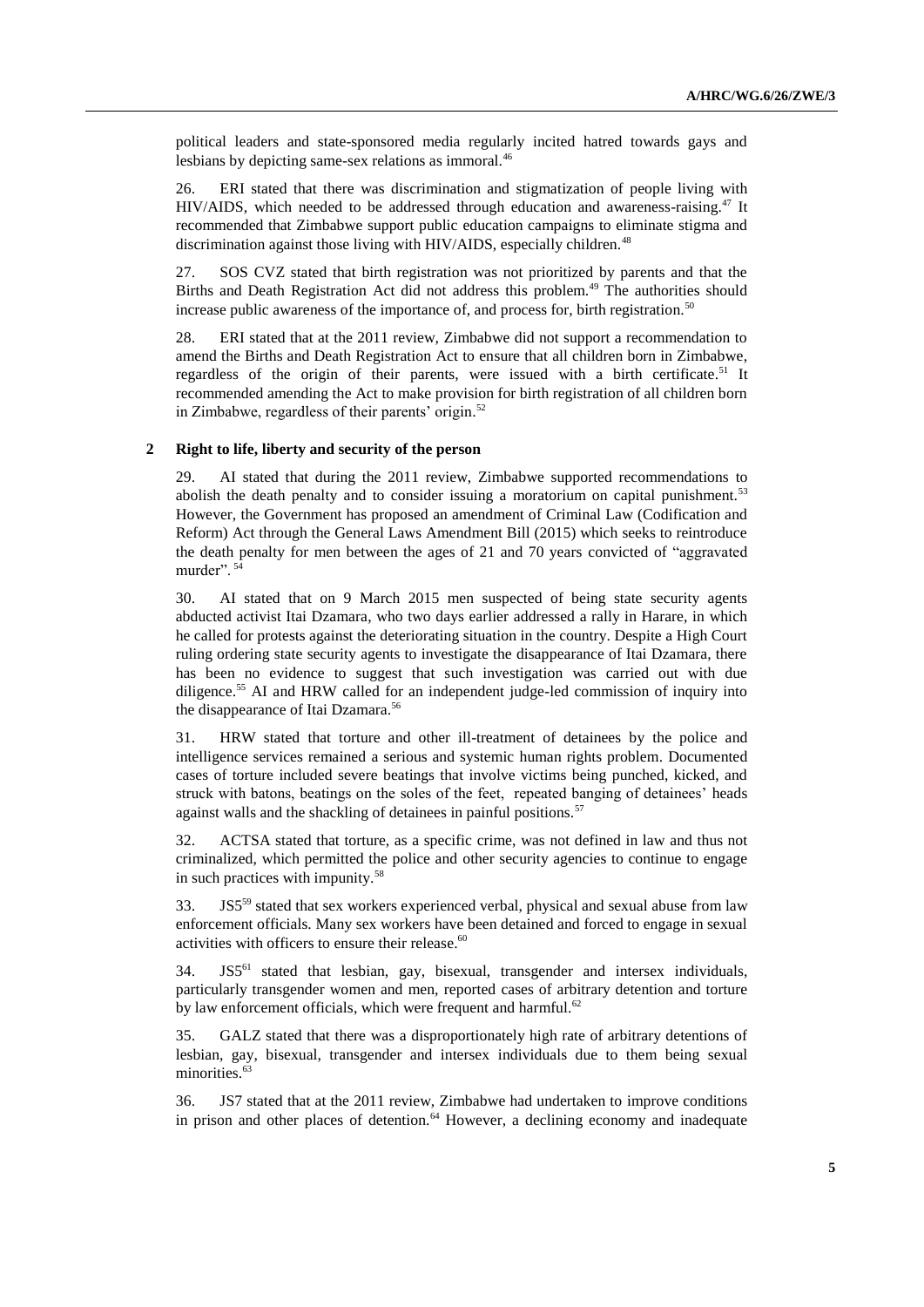resources had led to a further deterioration of conditions in prisons.<sup>65</sup> ERI stated that the nutritional needs of prisoners have been neglected, including those living with HIV.<sup>66</sup> It recommended that the Government channel a just portion of the AIDS levy to the needs of prisoners living with HIV.<sup>67</sup>

37. JS7 stated that at the 2011 review, Zimbabwe undertook to collect and analyse disaggregated data on domestic violence to better understand prevailing trends and to assess the effectiveness of measures that were in place. 68 In this context, information was collated on those victims who had sought assistance from the police. JS7 stated that there were inadequate protection mechanisms for the victims, with only nine shelters operated by a non-governmental organisation. It encouraged Zimbabwe to address the root causes of domestic violence and to provide adequate resources for the implementation of the Domestic Violence Act.<sup>69</sup>

 $38.$  JS5<sup>70</sup> stated that lesbian, bisexual and transgender women were particularly at risk of sexual violence in the form of "corrective" or "curative" rape, where those women were raped by family members under the erroneous belief that this will "cure" their sexuality.<sup>71</sup>

39. JS8 stated in relation to child abuse that during the 2011 review, Zimbabwe committed to providing a child-sensitive, accessible complaint mechanism, ensuring proper redress, rehabilitation and social reintegration of children who were victims of abuse.<sup>72</sup> No action has been taken to implement the recommendation.<sup>73</sup> JS8 stated that cases of child abuse were very high, and that the child protection systems remain weak and ineffective in providing quality care and protection for children.<sup>74</sup>

40. JS8 stated that child marriage was fuelled by extreme poverty, harmful religious cultural practices and conflicting laws.<sup>75</sup> HRW stated that Zimbabwe lacked comprehensive strategies to curb the rising practice of child marriage. It stated that the relevant marriage laws should be amended and a national action plan should be created and implemented to combat child marriage.<sup>76</sup>

41. GIEACPC stated that at the 2011 review, Zimbabwe accepted recommendations to prohibit all forms of corporal punishment.<sup>77</sup> While the 2013 Constitution, unlike its predecessor, does not expressly provide for "moderate" corporal punishment of children, there has been no change in the legality of corporal punishment, which remains lawful in all settings – in the home, alternative care settings, day care, schools, penal institutions, and as a sentence for crime. The General Laws Amendment Bill 2015, intended to harmonise legislation with the 2013 Constitution, does not include prohibition of corporal punishment of children. A Children's Bill is being prepared and a Juvenile Justice Bill is planned, both of which provide opportunities to prohibit corporal punishment.<sup>78</sup> ACTSA urged Zimbabwe to ensure that corporal punishment of children is unlawful.<sup>79</sup>

42. JS7 encouraged Zimbabwe to continue its efforts in combatting trafficking in persons and in this regard provide training to judicial and law enforcement officials on the identification of victims, increase public awareness of trafficking in persons, improve border security, increase international, regional and bilateral cooperation with countries of origin, transit and destination, and ensure that victims have access to quality medical care, counseling and legal services.<sup>80</sup>

#### **3. Administration of justice, including impunity, and the rule of law**

43. JS7 stated that at the 2011 review, Zimbabwe supported recommendations to take appropriate measures to deliver justice to the people and to enhance the competence and the functioning of the courts which included providing human rights training to its staff.<sup>81</sup> In this context, a Constitutional Court was established, the Attorney General's office was separated from the National Prosecuting Authority, and there was some improvement in the judicial appointment process for the superior courts. Also, four courts were constructed in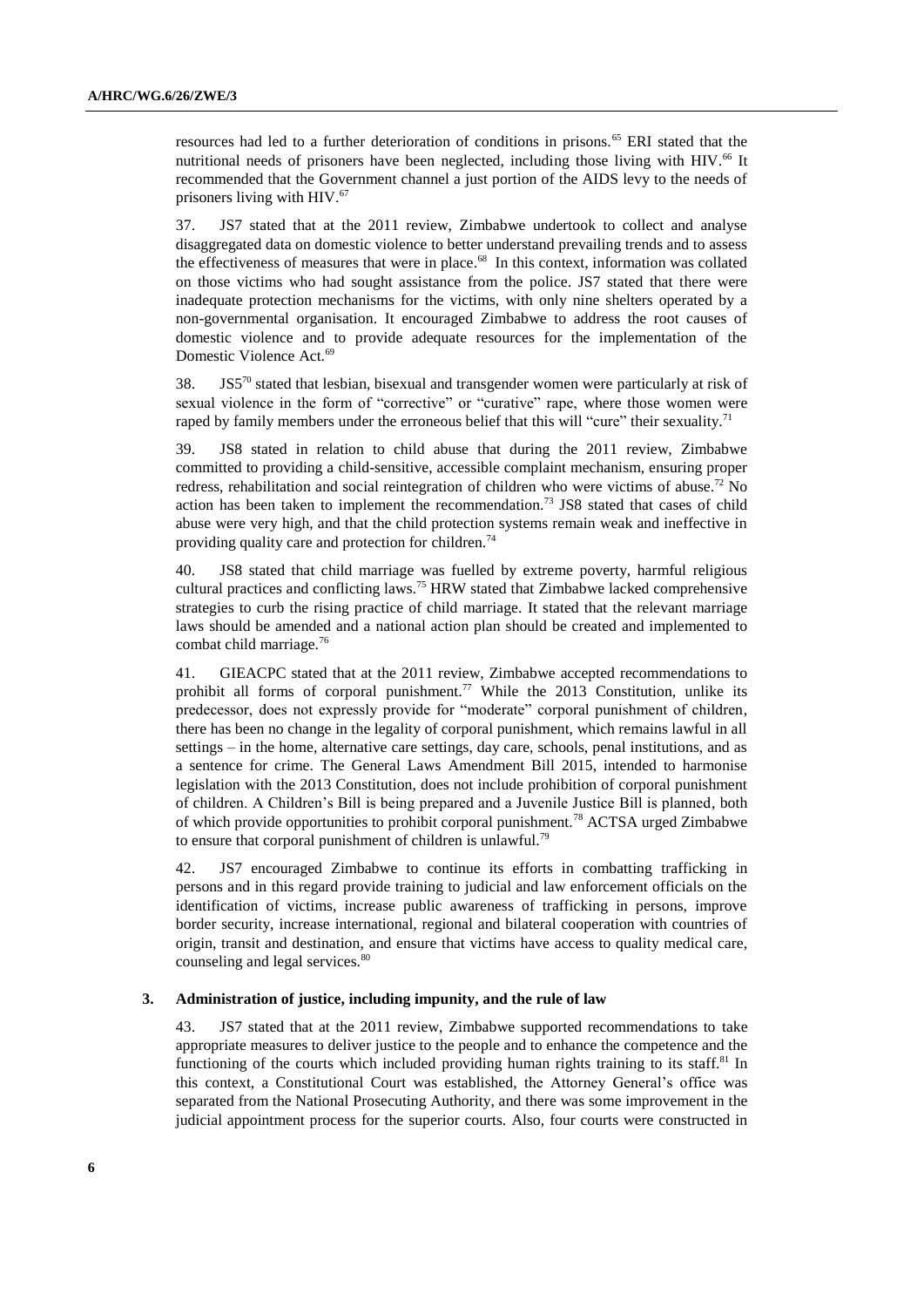outlying areas with plans to build 30 additional courts. There has been improvement in the finalisation of cases in the magistrates and supreme courts. However, the Constitutional Court did not have any rules of procedure and there was a backlog of cases in the Constitutional, High and Labour Courts. The Legal Aid Directorate had not been decentralised and remained inaccessible to indigent people requiring legal assistance. Exorbitant court fees put justice out of reach of the majority of the people. Some judgments have not being handed down within the time period of 180 days as required by the Judicial Service Code of Ethics.<sup>82</sup>

44. JS4 stated that the Administrative Court which considered renewal of warrants of interception operated in an environment where judicial independence was difficult to maintain. Although the 2013 Constitution contained protections for judicial independence, Judges have been subjected to intimidation and pressure from political actors.<sup>83</sup>

45. JS7 stated that during the 2011 review, Zimbabwe supported recommendations to continue strengthening the rule of law.<sup>84</sup> It noted cases of selective application of the law, and encouraged Zimbabwe to guarantee equal protection of the law to all people and to ensure the independence of the institutions supporting the rule of law.<sup>85</sup>

46. JS2 cited cases of intimidation and attacks of journalists<sup>86</sup> and called for their thorough and impartial investigation with a view bringing the alleged perpetrators to justice.<sup>87</sup>

47. ISHR cited attacks on human rights defenders and representatives of civil society organisations<sup>88</sup> and recommended that Zimbabwe combat impunity by ensuring prompt, thorough and transparent investigations and the prosecution of alleged perpetrators.<sup>8</sup>

48. CRIN stated imprisonment for life is lawful as a sentence under the Criminal Procedure and Evidence Act, and there is no exemption for child offenders.<sup>90</sup> It called for explicit prohibition of life imprisonment for offences committed by persons when they were under the age of 18 years. It also called for a review of the sentences of those who received life imprisonment for offences committed when they were under the age of 18 years and for resentencing them.<sup>91</sup>

49. HRW stated that there was no progress on establishing the National Peace and Reconciliation Commission as mandated by the 2013 Constitution for post-conflict justice, healing and reconciliation.<sup>92</sup> To date, no independent mechanism has addressed serious past human rights crimes, including widespread election-related violence and the massacre of an estimated 20,000 people in the Matabeleland and Midlands provinces in the 1980s.<sup>93</sup>

## **4. Right to privacy**

50. JS4 stated that there were currently five internet operators in Zimbabwe. However, the Government has expressed the intention of establishing a single internet gateway operator, which could facilitate surveillance and other rights-limiting measures; and would generate significant scope for abuse by the authorities.<sup>94</sup>

51. GALZ stated that criminalization of same-sex activity directly contravened Zimbabwe's obligations under the ICCPR to protect the right to privacy.<sup>95</sup> It recommended repealing the crime of sodomy as provided for under section 73 of the Criminal Code and Reform Act, 2006, to ensure that same-sex activity between consenting adults is not subject to criminal sanctions.<sup>96</sup>

## **5. Freedom of expression, association and peaceful assembly, and right to participate in public and political life**

52. JS7 stated that at the 2011 review, Zimbabwe had not supported the recommendation to inter alia uphold its international obligations and to respect the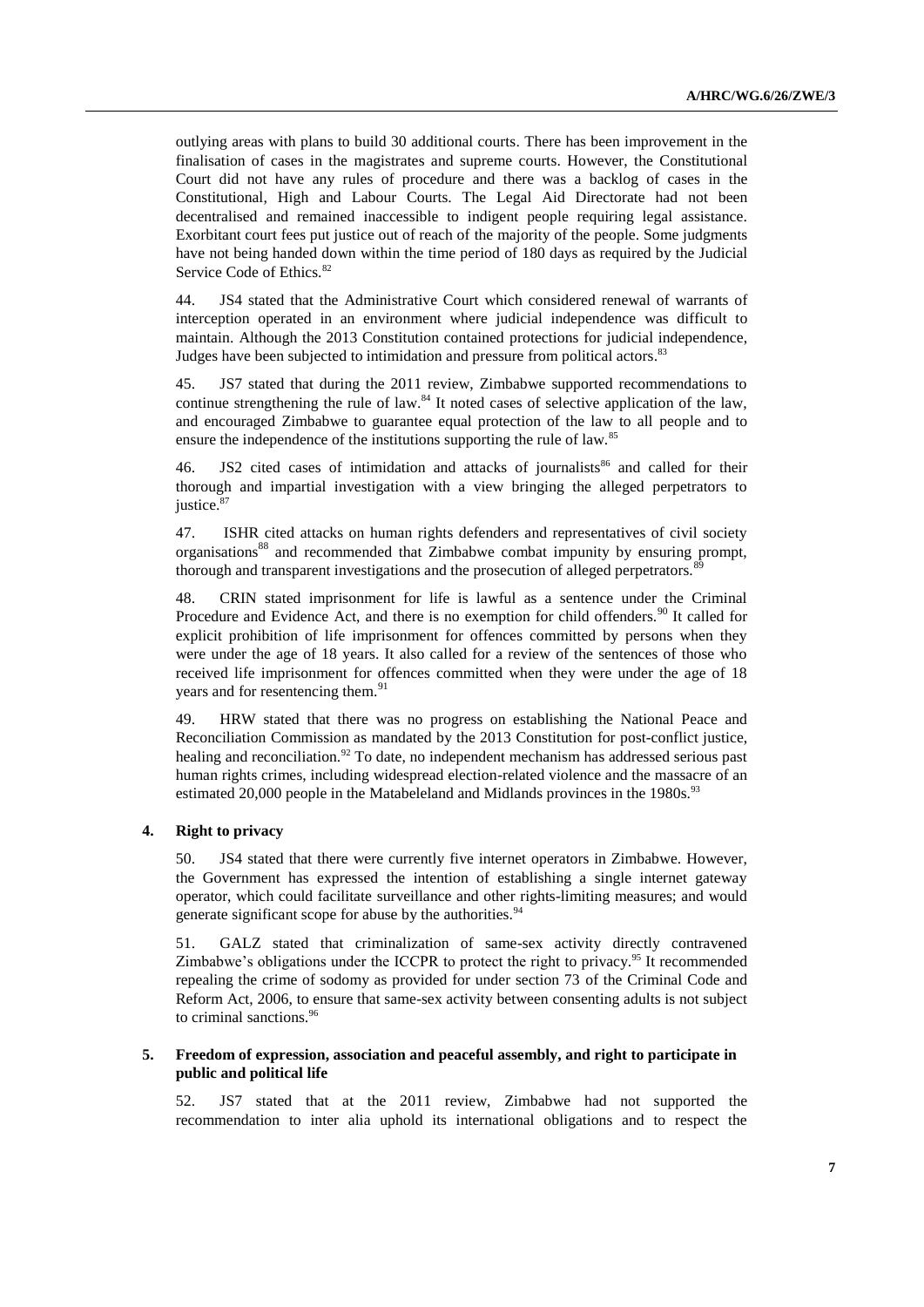freedoms of expression, assembly and association,<sup>97</sup> and urged Zimbabwe to reconsider its position.<sup>98</sup>

53. AI referred to recommendations relating to the freedom of expression which Zimbabwe had supported, and stated that the Government has failed to make improvements to ensure this freedom, as well as a more pluralist media environment.<sup>99</sup> JS3 also referred to a supported recommendation to "make improvements to ensure freedom of expression…" and stated this recommendation had not been implemented.<sup>100</sup>

54. JS2 stated that despite the finding of the Constitutional Court that defamation was no longer a criminal offence, law enforcement agencies and prosecuting authorities continue to use defamation as a criminal offence to harass journalists.<sup>101</sup>

55. ACTSA stated that applications for licences for community radio stations were denied and campaigners for such licences faced harassment and arrest by the police.<sup>102</sup> It urged Zimbabwe to allow fair and consistent access to broadcasting licenses and to respect the editorial independence of all media entities.<sup>103</sup> JS7 encouraged the reestablishment of the Zimbabwe Media Commission as an independent and representative institution.<sup>104</sup>

56. JS2 stated that non-governmental organisations seeking to undertake activities at the district-level were required to obtain police clearance or sign a memorandum of understanding with the district administrator, both of which were not legal requirements.<sup>105</sup>

57. JS2 stated that the authorities continued to use restrictive legislation, some of which were no longer in harmony with the 2013 Constitution, to intimidate civil society organisations and human rights defenders. It also expressed concern about verbal threats made towards civil society organizations by senior government officials in public speeches.<sup>106</sup>

58. ISHR stated that at the 2011 review, Zimbabwe rejected all eight recommendations relating to human rights defenders.<sup>107</sup> It stated that human rights defenders continued to face harassment, violence, arbitrary arrest and malicious prosecution.<sup>108</sup> FLD stated that human rights defenders, particularly those working on issues of corruption, public accountability and democratic governance, have been subjected to intimidation and harassment by the Central Intelligence Organization.<sup>109</sup>

59. ACTSA stated that Zimbabwe voted against the December 2015 United Nations General Assembly resolution on the protection of human rights defenders.<sup>110</sup> It urged Zimbabwe to develop a policy on the protection of all human rights defenders, to promote this policy and to ensure that those people who threaten or attack human rights defenders are held legally accountable.<sup>111</sup>

60. ACTSA stated that the freedoms of expression and assembly have been repressed through the misuse of the Public Order and Security Act and in particular, the requirement to hold public meetings and demonstrations with the permission of the police.<sup>112</sup> JS 2 stated that the Act conferred power on the police to deny requests for assembly with no opportunity to appeal an unfavourable decision.<sup>113</sup>

#### **6. Right to work and right to just and favourable conditions of work**

61. ITUC stated that in 2009, the Zimbabwe accepted to implement the recommendations of the ILO Commission of Inquiry, which included the obligation to bring its legislation in line with ILO Convention 87 and ILO Convention 98 and to inter alia cease all anti-union practices – arrests, detentions, violence, torture, intimidation and harassment, interference and anti-union discrimination - with immediate effect.<sup>114</sup> It recommended implementation of those recommendations.<sup>115</sup>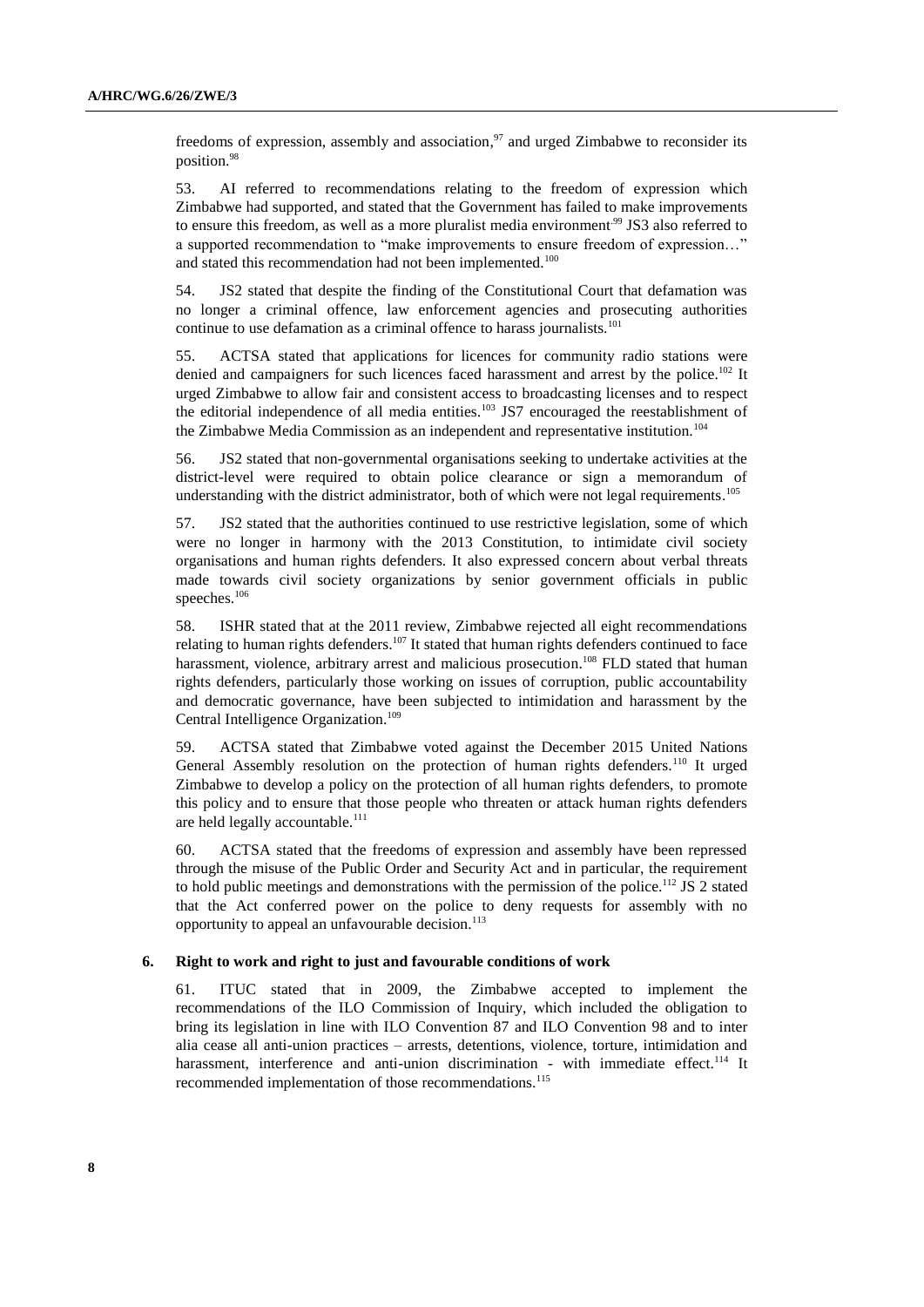62. ITCU cited cases of interference in the work of trade unions by the authorities,  $^{116}$ and stated that workers faced discrimination at work because of their union membership.<sup>117</sup> Non-remittance of union dues by employers has become a widespread practice.<sup>118</sup>

#### 7. **Right to social security and right to an adequate standard of living**

63. SOS CVZ stated that the social welfare system had a huge case-load, and the lack of adequate numbers of professional personnel impeded effective implementation and monitoring of child protection legislation.<sup>119</sup>

64. SOS CVZ stated that Zimbabwe has introduced programmes, such as social welfare grants for orphans and vulnerable children to ensure social security and to increase the standard of living. However, disbursements to recipients were not done on time by the national treasury resulting in, for instance, children in residential care relying on donations. Also, disbursements were hampered by widespread corruption which led to donors withdrawing their support for those programmes.<sup>120</sup>

65. ACTSA stated that recent trends in relation to the right to food were deeply worrying.<sup>121</sup> It urged Zimbabwe to improve planning for extreme weather conditions to minimise food insecurity, and to invest in the resilience of the agricultural sector, particularly with regard to smallholder farmers.<sup>122</sup>

66. TI stated that housing demolitions posed a country-wide problem which was directly connected to the loss of access to basic commodities such as water and food and correlated to the deterioration of health and education.<sup>123</sup>

67. AI stated that the Government and local authorities continued to evict people without adequate notice, alternative housing, compensation, and due process. The police often use excessive force during forced evictions, and the Government regularly failed to provide effective remedies to victims.<sup>124</sup> In August 2014, the Government forcibly shut down Chingwizi Holding Camp in Masvingo province which had been set up to accommodate an estimated 20,000 people displaced by the floods in Chivi district. In September 2014, hundreds of homes were demolished by the Epworth Local Board and the Chitungwiza Town Council with police support, but without court orders. On 12 January 2015, the High Court stopped the removal of about 150 families settled at Arnold Farm in Mazowe district. The families' homes had been indiscriminately demolished by police on 7 January, leaving them homeless and with no cover from the elements in the middle of the rainy season.<sup>125</sup> AI called on Zimbabwe to declare an official moratorium on mass evictions until all legal and procedural safeguards are in place, and ensure minimum essential levels of education, healthcare, water and sanitation with the aim of providing effective remedies for victims.<sup>126</sup>

68. JS7 stated that water shortages persisted in most parts of the country, with residents resorting to unsafe sources of water such as open wells, leading to water borne diseases such as typhoid. It encouraged the upgrading of infrastructure to ensure that all citizens were able to access clean and potable water.<sup>127</sup>

### **8. Rights to health**

69. JS8 stated that during the 2011 review, Zimbabwe supported recommendations related to the continuation of efforts to reduce HIV/AIDS, malaria and tuberculosis as well as mortality rate caused by HIV, and development of a financing mechanism to help the underprivileged.<sup>128</sup> Despite support for those recommendations, children continue to experience difficulties in accessing health services.<sup>129</sup> JS8 recommended that Zimbabwe ensure that all children have access to free quality health services, notably through the establishment of a policy of universal health coverage that prioritizes access to healthcare for the most deprived children by, December 2018; and allocate adequate resources to the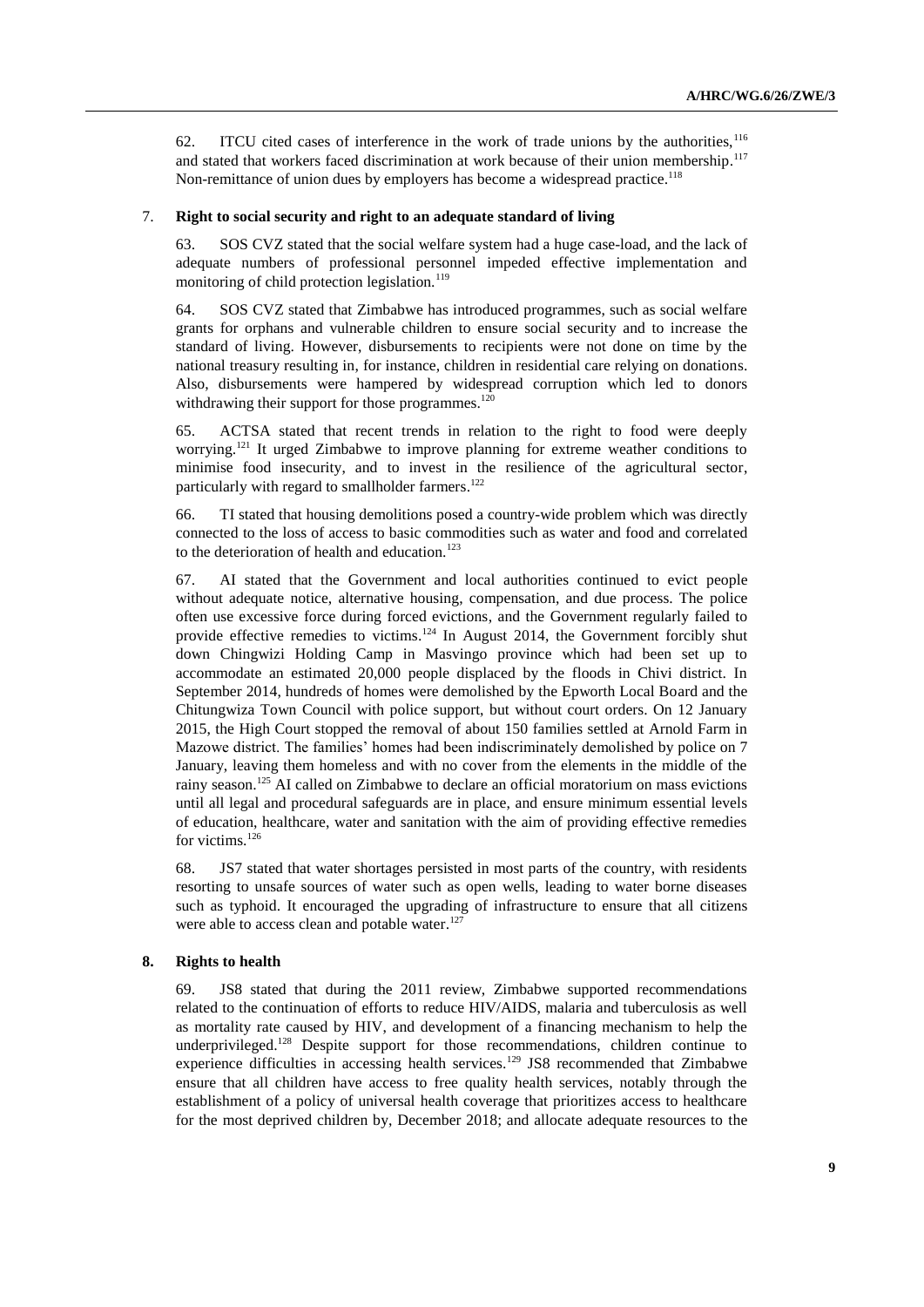health sector in line with the 15 percent benchmark in the Abuja Declaration, by December 2018.<sup>130</sup>

70. JS7 stated that at the 2011 review, Zimbabwe undertook to continue efforts to reduce HIV/AIDS, Malaria and Tuberculosis with the assistance of development partners.<sup>131</sup> In 2012, the HIV Combination Prevention Strategy relating to prevention interventions was adopted. Anti-Retroviral Therapy services was increased with the drugs being available and accessible free of charge.<sup>132</sup>

71. In relation to maternal mortality, JS7 stated that Zimbabwe has not met the Millennium Development Goal target of 71 deaths per 100,000 live births by 2015. It urged Zimbabwe to abolish medical fees, ensure adequate supplies of critical maternal and newborn health and medical equipment and commodities such as blood products and ensure an adequate budget for medical care.<sup>133</sup>

72. JS5<sup>134</sup> stated that many sex workers report problems in seeking health services from government hospitals because the medical personnel refuse to treat sex workers unless they bring their partners for treatment.<sup>135</sup> JS5 stated that lesbian, gay, bisexual, transgender and intersex persons have reported being threatened, ridiculed, and driven out of health institutions upon disclosing that they have engaged in same-sex relations. This stigmatization prevented sex workers and lesbian, gay, bisexual, transgender and intersex persons from fully disclosing their specific health needs.<sup>136</sup> With regard to transgender individuals, there was a lack of access to gender affirming services including access to hormones, medical equipment such as binders, and to medical procedures such as surgery.<sup>137</sup>

73. JS6 stated that many young people did not have access to comprehensive information about sexual reproductive health issues and services, including contraception.<sup>138</sup> Also, service providers denied adolescents and unmarried youth access to contraception, due to their own personal prejudices and biases about adolescent sexuality, opting instead to place emphasis on abstinence-only messages, or to demand parental consent.<sup>139</sup>

74. JS6 stated that women and girls seldom had access to safe abortion services, even in instances where abortion was legal and should have been performed in accordance with the law.<sup>140</sup>

75. TI stated that the Public Service Medical Aid Society had failed to meet its service obligations and had thus denied its wider membership access to medical healthcare. Hospitals and pharmacies declined the medical aid insurance. 141

## **9. Right to education**

76. JS8 stated that at the 2011 review, Zimbabwe supported recommendations on the right to education for children, including girls and vulnerable children,<sup>142</sup> all of which reflected the challenges within the education sector.<sup>143</sup> It stated that there was a shortage of schools, with some children walking about 5 kilometres to the nearest primary school and 10 kilometres to the nearest secondary school.<sup>144</sup> The economic crisis has left many parents unemployed and unable to provide for the educational needs of their children.<sup>145</sup>

77. JS8 stated that the Basic Education Assistance Module intended for providing assistance to vulnerable children was under resourced. Also, it only catered for school fees and not for uniforms, stationery and examination fees.<sup>146</sup>

78. JS7 stated that school infrastructure had deteriorated due to the lack of maintenance. Schools faced capacity challenges, with double-session lessons and overcrowded classrooms. The quality of education was poor for pupils with disabilities. Teachers were demotivated by their low salaries, limited resources, pressure and political harassment.<sup>147</sup>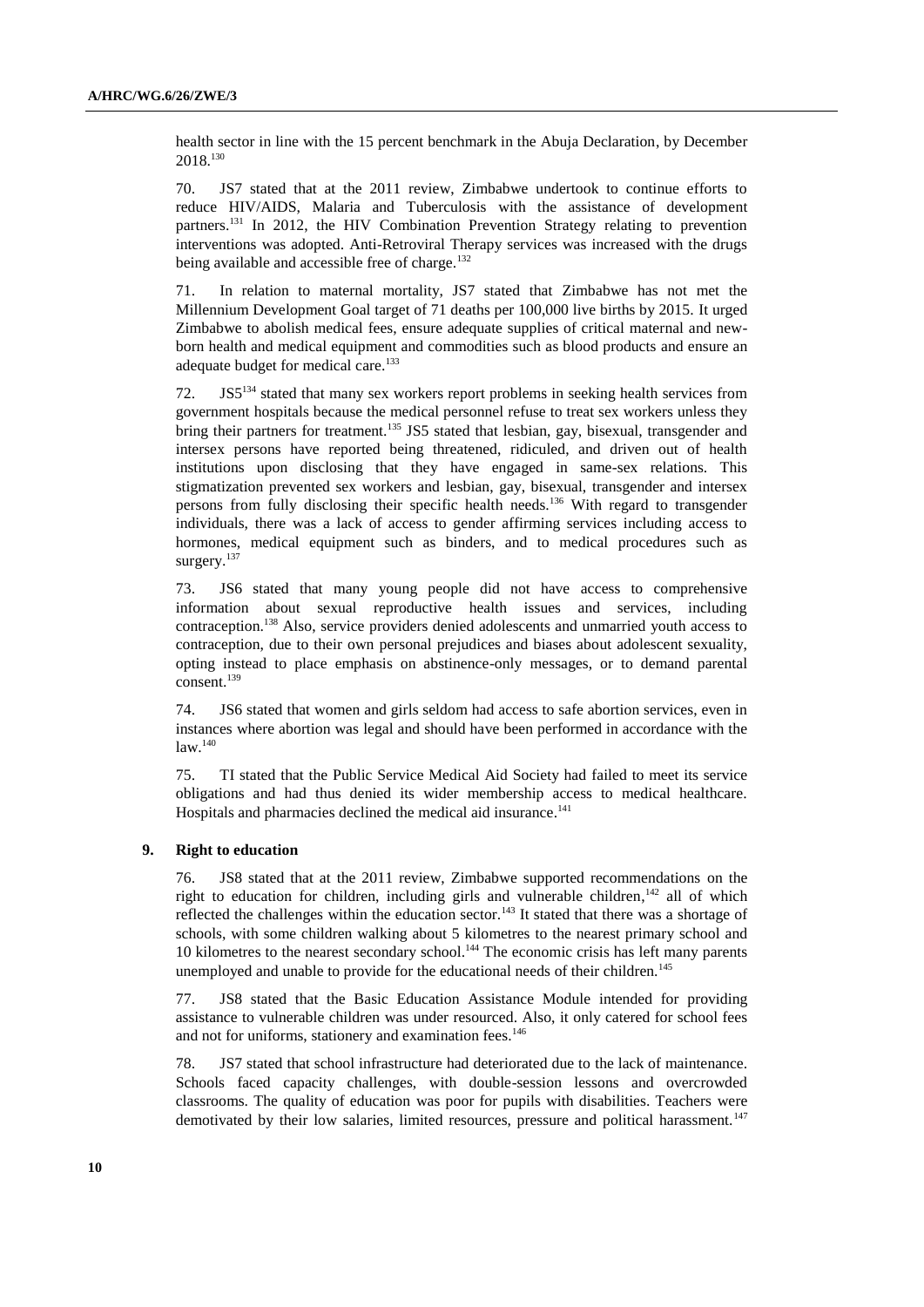JS7 encouraged Zimbabwe to improve the conditions of service for teachers and to increase their opportunities for professional development.<sup>148</sup>

79. JS8 stated that in secondary schools, the quality of education was compromised by the lack of trained teachers and a shortage of teachers, which was higher in rural areas.<sup>149</sup>

80. ERI called for an increase in government spending on education to keep pace with population trends, and to protect the rights of vulnerable children, in line with the Sustainable Development Goals.<sup>150</sup> It also called for measures to combat discrimination and sexual violence in schools.<sup>151</sup> ERI made recommendations including the providing of training on the children's rights for teachers and the development of a child protection policy to be signed by all teachers.<sup>152</sup>

## **10. Persons with disabilities**

81. ACTSA stated that in 2013, Zimbabwe ratified CRPD. However, the Government has failed to align domestic legislation with the international obligations arising from this Convention. Existing disability laws adopted a "medicalised model of disability" with stigmatising language. Further, ACTSA stated that the Ministry of Public Service, Labour and Social Welfare had virtually no budget to address the rights of persons with disabilities.<sup>153</sup> ACTSA urges Zimbabwe to take measures to ensure the inclusion of persons with disabilities in social, economic and political spheres.<sup>154</sup>

## **11. Right to development**

82. TI expressed concern at the levels of corruption that undermined the enjoyment of fundamental social and economic rights, including the right to adequate housing, the right to health, the right to water and the right to food.<sup>155</sup> TI stated that it had monitored corruption scandals in the health delivery system, allegedly involving top-level government officials.<sup>156</sup> It also stated that in the local government sector, Council officials used their power to either provide or withhold a service to demand bribes from residents. Citizens report that they are regularly solicited to pay bribes to circumvent complex processes or secure access to services.<sup>157</sup>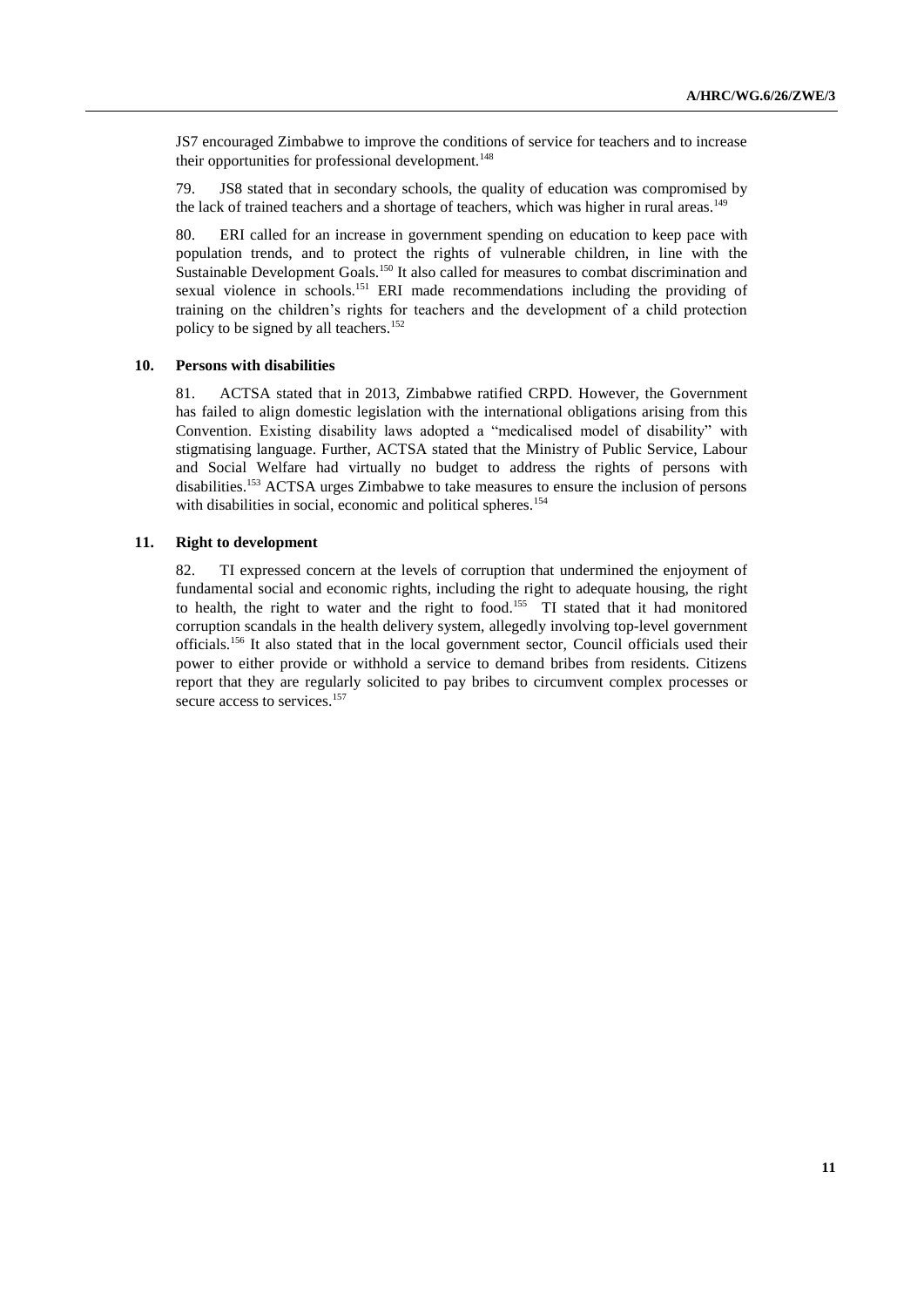*Notes*

| 1 | original submissions are available at: www.ohchr.org.<br>Civil society | The stakeholders listed below have contributed information for this summary; the full texts of all                                                                                                                                                                                                                                                                                                                                                                                                                                                                                                                                                                                                                                                                                                                                                                                                                                                                                                                                                                                                                                                                                                                                                                                                                                                                                                                                                                                                                                                                                                |
|---|------------------------------------------------------------------------|---------------------------------------------------------------------------------------------------------------------------------------------------------------------------------------------------------------------------------------------------------------------------------------------------------------------------------------------------------------------------------------------------------------------------------------------------------------------------------------------------------------------------------------------------------------------------------------------------------------------------------------------------------------------------------------------------------------------------------------------------------------------------------------------------------------------------------------------------------------------------------------------------------------------------------------------------------------------------------------------------------------------------------------------------------------------------------------------------------------------------------------------------------------------------------------------------------------------------------------------------------------------------------------------------------------------------------------------------------------------------------------------------------------------------------------------------------------------------------------------------------------------------------------------------------------------------------------------------|
|   | Joint submissions                                                      |                                                                                                                                                                                                                                                                                                                                                                                                                                                                                                                                                                                                                                                                                                                                                                                                                                                                                                                                                                                                                                                                                                                                                                                                                                                                                                                                                                                                                                                                                                                                                                                                   |
|   | JS 1                                                                   | AIDS-Free World, Research and Advocacy Unit Zimbabwe and Zimbabwe Human<br>Rights NGO Forum, Uniondale, United States of America (Joint Submission 1);                                                                                                                                                                                                                                                                                                                                                                                                                                                                                                                                                                                                                                                                                                                                                                                                                                                                                                                                                                                                                                                                                                                                                                                                                                                                                                                                                                                                                                            |
|   | JS <sub>2</sub>                                                        | CIVICUS: World Alliance for Citizen Participation, Johannesburg, South Africa and<br>Zimbabwe Human Rights NGO Forum, Zimbabwe (Joint Submission 2);                                                                                                                                                                                                                                                                                                                                                                                                                                                                                                                                                                                                                                                                                                                                                                                                                                                                                                                                                                                                                                                                                                                                                                                                                                                                                                                                                                                                                                              |
|   | JS3                                                                    | Freemuse, Copenhagen, Denmark and Nhimbe, Bulawayo, Zimbabwe (Joint<br>Submission 3);                                                                                                                                                                                                                                                                                                                                                                                                                                                                                                                                                                                                                                                                                                                                                                                                                                                                                                                                                                                                                                                                                                                                                                                                                                                                                                                                                                                                                                                                                                             |
|   | JS4                                                                    | Zimbabwe Human Rights NGO Forum, the Digital Society of Zimbabwe, the<br>International Human Rights Clinic at Harvard Law School, and Privacy International,<br>London, UK (Joint Submission 4);                                                                                                                                                                                                                                                                                                                                                                                                                                                                                                                                                                                                                                                                                                                                                                                                                                                                                                                                                                                                                                                                                                                                                                                                                                                                                                                                                                                                  |
|   | JS5                                                                    | The Sexual Rights Centre, Ottawa, Canada, GALZ - An Association of LGBTI<br>People in Zimbabwe, Harare, Zimbabwe, COC Nederland, Amsterdam, Netherlands<br>(Joint Submission 5);                                                                                                                                                                                                                                                                                                                                                                                                                                                                                                                                                                                                                                                                                                                                                                                                                                                                                                                                                                                                                                                                                                                                                                                                                                                                                                                                                                                                                  |
|   | JS6                                                                    | Katswe Sistahood and Sexual Rights Initiative, Ottawa, Canada (Joint Submission 6);                                                                                                                                                                                                                                                                                                                                                                                                                                                                                                                                                                                                                                                                                                                                                                                                                                                                                                                                                                                                                                                                                                                                                                                                                                                                                                                                                                                                                                                                                                               |
|   | JS7                                                                    | National Association of Non-Governmental Organisations, Zimbabwe Human Rights<br>NGO Forum and Zimbabwe Lawyers for Human Rights, Harare, Zimbabwe (Joint<br>Submission 7);                                                                                                                                                                                                                                                                                                                                                                                                                                                                                                                                                                                                                                                                                                                                                                                                                                                                                                                                                                                                                                                                                                                                                                                                                                                                                                                                                                                                                       |
|   |                                                                        | International-Zimbabwe, Plan International, SOS Children's Village Zimbabwe,<br>Regional Network of the Children and Young People Trust, Progressio, ICCO<br>KERKINACTIE, Terre Des Hommes, Coalition against Child Labour in Zimbabwe,<br>Shanduko Yeupenyu Child Care Trust, Justice for Children, Life Empowerment<br>Support Organisation, Tinokunda Trust, Tusanani Cover Trust, Leonard Cheshire<br>Disability Zimbabwe, Hills Christian College, Chitungwiza Resident Trust, National<br>Employment Council for Transport Organisation Industry, Makanaka Trust, St Joseph<br>House for Boys, FAWEZI, Tag a Life International, Student Connect, Action Aid,<br>World Vision Zimbabwe, Child Line, Action Aid, Education Coalition of Zimbabwe,<br>Zambuko Refugee and Rehabilitation Centre for the Marginalised House, Mavambo,<br>Mary Ward Children's Home, Youth Alive, Zimbabwe Parents of Children with<br>Disabilities, Just Children Foundation, Mwana Trust, Simukai Child Protection<br>Programme, Loving hand, Sandra Jones Centre, Midlands Aids Service Organisation,<br>Hope in Destiny Trust, AIDS Care Education Training, Tose Respite Care Centre,<br>Tariro House of Hope, ALPHA Cottages, National Association of Social Workers,<br>Family Aids Support Organisation, Restoration of Hope, Pamuhacha HIV and AIDS<br>Prevention Project, Mentoring Zimbabwe, Miriro Children Care Networks, Family<br>Orphans Support Trust, Family Support Trust, Zimbabwe Association for Crime<br>Prevention Rehabilitation of the Offender, Zimbabwe AIDS Prevention and Support |
|   |                                                                        | Organisation, Batanai HIV and Aids Support Organisation, Dananai Children Care,<br>Capota School of the Blind, Care at the Core of Humanity, Goodwill Foundation,<br>Mary Ward Children's Home, Christian Legal Society, Queen Elizabeth Children's<br>Home, Child Advocacy Solidarity Trust, Uluntu Community Foundation, Hope in<br>Destiny Trust, Multiple Therapy Trust (CCCAMB Therapy Trust), ZIFDAT, Free the<br>Children Trust, Patsaka trust, and Zimbabwe National Network of People living with<br>HIV/AIDS (Joint Submission 8).                                                                                                                                                                                                                                                                                                                                                                                                                                                                                                                                                                                                                                                                                                                                                                                                                                                                                                                                                                                                                                                      |
|   | Individual submissions                                                 |                                                                                                                                                                                                                                                                                                                                                                                                                                                                                                                                                                                                                                                                                                                                                                                                                                                                                                                                                                                                                                                                                                                                                                                                                                                                                                                                                                                                                                                                                                                                                                                                   |
|   | ACTSA                                                                  | Action for Southern Africa, London, UK;                                                                                                                                                                                                                                                                                                                                                                                                                                                                                                                                                                                                                                                                                                                                                                                                                                                                                                                                                                                                                                                                                                                                                                                                                                                                                                                                                                                                                                                                                                                                                           |
|   | AI                                                                     | Amnesty International, London, UK;                                                                                                                                                                                                                                                                                                                                                                                                                                                                                                                                                                                                                                                                                                                                                                                                                                                                                                                                                                                                                                                                                                                                                                                                                                                                                                                                                                                                                                                                                                                                                                |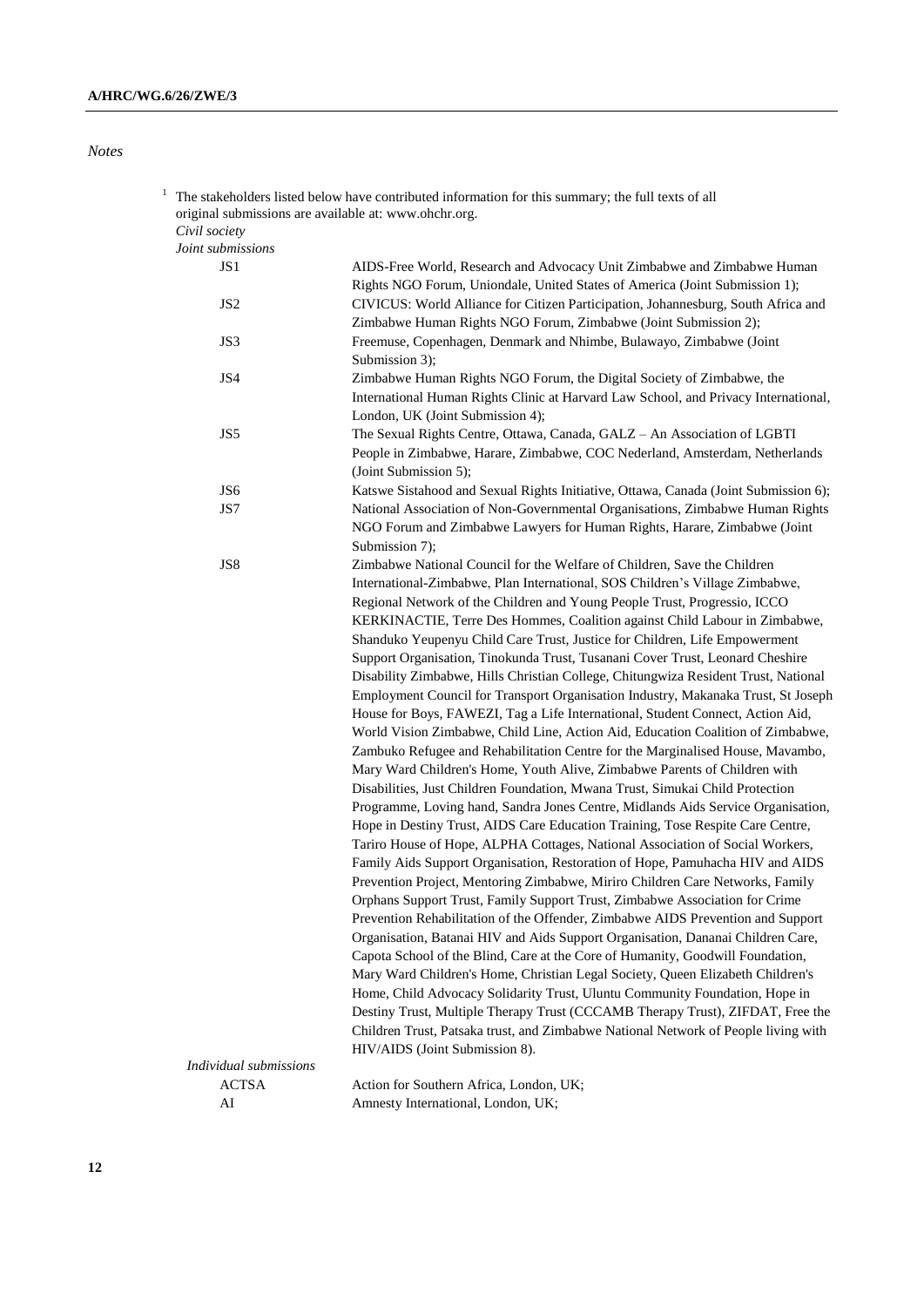|                | <b>CRIN</b>      | Child Rights International Network, London, UK;                                    |
|----------------|------------------|------------------------------------------------------------------------------------|
|                | <b>ECLJ</b>      | European Centre for Law and Justice, Strasbourg, France;                           |
|                | ERI              | Edmund Rice International, Geneva, Switzerland;                                    |
|                | <b>FLD</b>       | Front Line Defenders – THE International Foundation for the Protection of Human    |
|                |                  | Rights Defenders, Dublin, Ireland;                                                 |
|                | <b>GALZ</b>      | GALZ - An Association of LGBTI People in Zimbabwe, Harare, Zimbabwe;               |
|                |                  | <b>GIEACPC</b><br>Global Initiative to End All Corporal Punishment of Children,    |
|                |                  | London, UK;                                                                        |
|                | <b>HRW</b>       | Human Rights Watch, Geneva, Switzerland;                                           |
|                | <b>ISHR</b>      | International Service for Human Rights, Geneva, Switzerland;                       |
|                | <b>ITUC</b>      | International Trade Union Confederation, Brussels, Belgium;                        |
|                | SOS CVZ          | SOS Children's Villages Zimbabwe, Harare, Zimbabwe;                                |
|                | TI               | Transparency International, Berlin, Germany.                                       |
| $\overline{a}$ |                  | The following abbreviations have been used in the present document:                |
|                | <b>ICERD</b>     | International Convention on the Elimination of All Forms of Racial                 |
|                |                  | Discrimination                                                                     |
|                | <b>ICESCR</b>    | International Covenant on Economic, Social and Cultural Rights                     |
|                | <b>OP-ICESCR</b> | Optional Protocol to ICESCR                                                        |
|                | <b>ICCPR</b>     | International Covenant on Civil and Political Rights                               |
|                | <b>ICCPR-OP1</b> | Optional Protocol to ICCPR                                                         |
|                | <b>ICCPR-OP2</b> | Second Optional Protocol to ICCPR, aiming at the abolition of the                  |
|                |                  | death penalty                                                                      |
|                | <b>CEDAW</b>     | Convention on the Elimination of All Forms of Discrimination against               |
|                | <b>OP-CEDAW</b>  | Women<br>Optional Protocol to CEDAW                                                |
|                | <b>CAT</b>       | Convention against Torture and Other Cruel, Inhuman or Degrading                   |
|                |                  | <b>Treatment or Punishment</b>                                                     |
|                | OP-CAT           | Optional Protocol to CAT                                                           |
|                | <b>CRC</b>       | Convention on the Rights of the Child                                              |
|                | OP-CRC-AC        | Optional Protocol to CRC on the involvement of children in armed                   |
|                |                  | conflict                                                                           |
|                | OP-CRC-SC        | Optional Protocol to CRC on the sale of children, child prostitution               |
|                |                  | and child pornography                                                              |
|                | OP-CRC-IC        | Optional Protocol to CRC on a communications procedure                             |
|                | <b>ICRMW</b>     | International Convention on the Protection of the Rights of All                    |
|                | <b>CRPD</b>      | Migrant Workers and Members of Their Families                                      |
|                | <b>OP-CRPD</b>   | Convention on the Rights of Persons with Disabilities<br>Optional Protocol to CRPD |
|                | <b>ICPPED</b>    | International Convention for the Protection of All Persons from                    |
|                |                  | <b>Enforced Disappearance</b>                                                      |
| $\overline{ }$ |                  |                                                                                    |

 $3$  See A/HRC/19/14.

<sup>4</sup> See A/HRC/19/4, paras. 94. 5 (Zimbabwe) read with A/HRC/19/2, para. 705.

<sup>5</sup> JS7, para. 2.1.

<sup>6</sup> AI, pp. 3-4 and fn. 8 referring to A/HRC/19/14, para. 94.12 (Romania).

 $7$  AI, p. 5.

8 See A/HRC/19/14, e.g. paras. 94. 1 (United Kingdom of Great Britain and Northern Ireland) , 94. 2 (New Zealand), 94.6 (Chad) and 94.7 (Poland) read with A/HRC/19/2, para. 705.

HRW, p. 3. See also JS7, para. 2.8; ACTSA, p. 6; and AI, p. 5.

 $10^{10}$  ISHR, p. 4. See also HRW, p. 2; and AI, p.5.

 $^{11}$  AI, p. 1.

<sup>12</sup> ECLJ, paras. 2 and 3. See also AI, p. 1; and JS7, para. 2.2.

 $13$  ACTSA, p. 6.

<sup>14</sup> ECLJ, para. 4. See also JS 2, paras. 2.1 and 6.2.

 $15$  JS2, paras. 2.2 and 6.2. See also ECLJ, para. 6.

<sup>16</sup> JS3, paras. 32 and 33.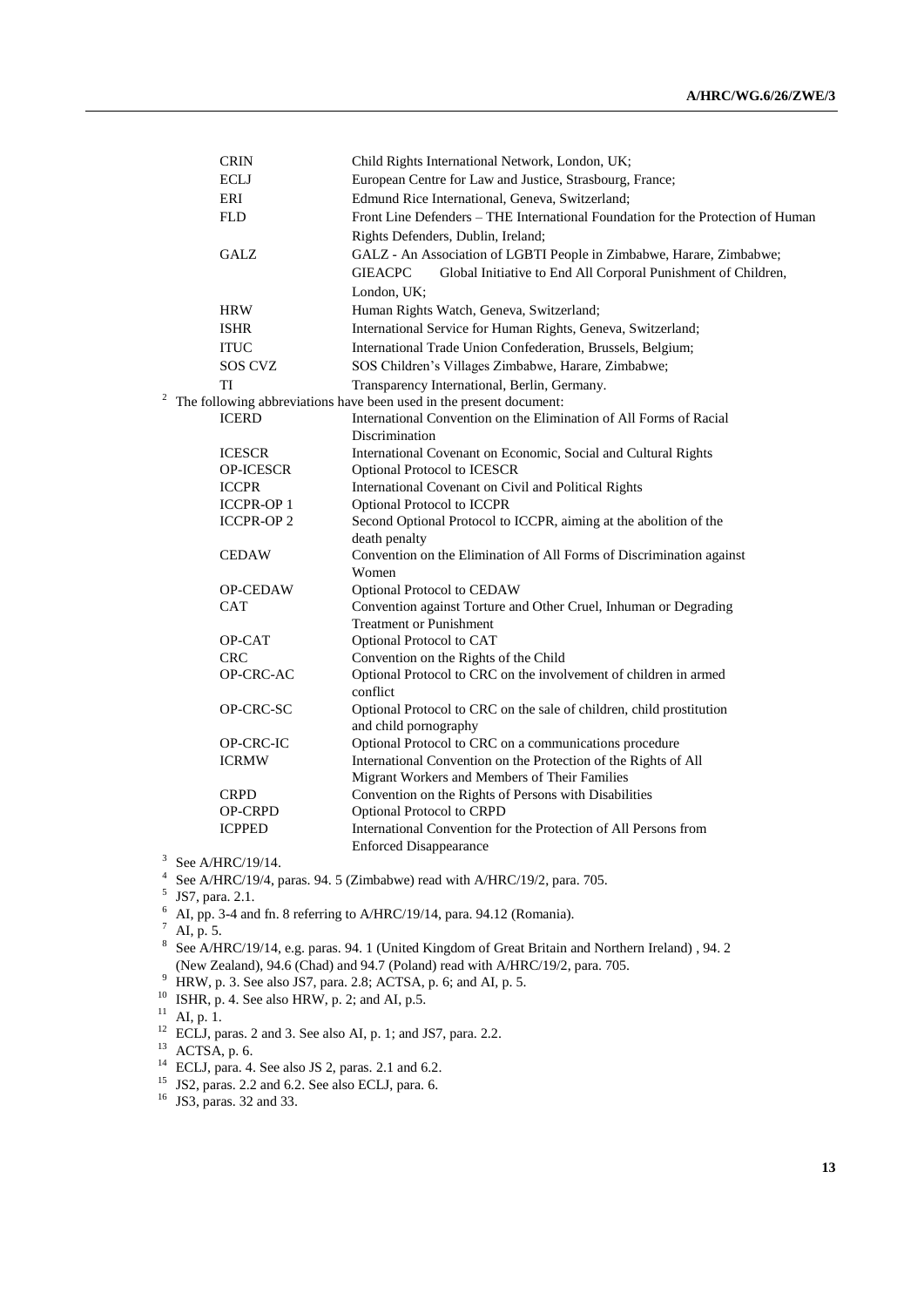- $^{17}$  ECLJ, para. 8.
- The submission draws primarily on findings in the Matabeleland regions.
- JS5, p. 8.
- ISHR p. 2.
- <sup>21</sup> ISHR, p. 4.
- FLD, para. 4-8.
- FLD, para. 13.
- FLD, para. 15.
- <sup>25</sup> JS3, para. 23. JS3 made a recommendation (para. 46).
- FLD, para. 17.
- *Ibid*, paras. 28 (g), (h) and (i). See also JS3 paras. 42 and 45; and ISHR, p. 4.
- JS4, para. 45.
- *Ibid*.
- <sup>30</sup> JS7, para. 2.3. For recommendations see A/HRC/19/14, paras 93.5 (South Africa), 93.12 (Democratic Republic of Congo) and 93.13 (Norway).
- *Ibid*, para. 2.3
- *Ibid.*
- <sup>33</sup> ISHR, p. 1. ISHR made a recommendation (p. 4). See also TI, p. 1; and ACTSA, p. 5.
- SOS CVZ, para. 43.
- JS7, para. 2.4. For recommendation see A/HRC/19/14, paras 93.28 (Indonesia).
- ACTSA, p. 8.
- JS7, p.7.
- TI, p. 2 and 5.
- JS2, para. 6.6 and ISHR, p. 4.
- HRW, p. 2.
- JS7, para. 2.24.
- *Ibid*, para. 2.25.
- *Ibid*, para. 2.11. For recommendations see A/HRC/19/14, para 93.32-36 (South Africa, Sri Lanka, Myanmar, Republic of Korea and Thailand).
- *Ibid*, para. 2.11.
- GALZ, para. 2.
- JS5, p. 8.
- ERI, para. 11.
- *Ibid*, p. 4.
- SOS CVZ, para. 30.
- *Ibid*, paras. 37-40.
- <sup>51</sup> See A/HRC/19/14, para. 94.30 (Slovakia) read with A/HRC/19/2, para. 707.
- ERI, para. 5 and p. 6. For other recommendations see p. 6.
- AI, pp. 3-4 and fn. 8 and 9 referring to A/HRC/19/14, paras. 94.12 (Romania) and 94.21 (Russian Federation).
- *Ibid*, para. 4.
- *Ibid*, p. 3. See also HRW, p.1.
- *Ibid*, p. 5. For other recommendations see p. 5 and HRW, p. 2. See also JS 2, para. 3.2.
- HRW, p. 3.
- ACTSA, p. 4. See also JS7, para. 2.8.
- <sup>59</sup> The submission draws primarily on findings in the Matabeleland regions.
- JS5, pp. 4-6. JS5 made recommendations (p. 10).
- The submission draws primarily on findings in the Matabeleland regions.
- JS5, pp. 4-6. JS5 made recommendations (p. 10).
- GALZ, para. 6. For other recommendations see p. 15.
- For recommendation see A/HRC/19/14, para 93.41 (Portugal).
- JS7, para. 2.9.
- ERI, para. 11.
- $\frac{67}{68}$  *Ibid*, p. 4.
- JS7, para. 2.12. For recommendation see A/HRC/19/14, para 93.23 (Canada).
- *Ibid*, para. 2.12.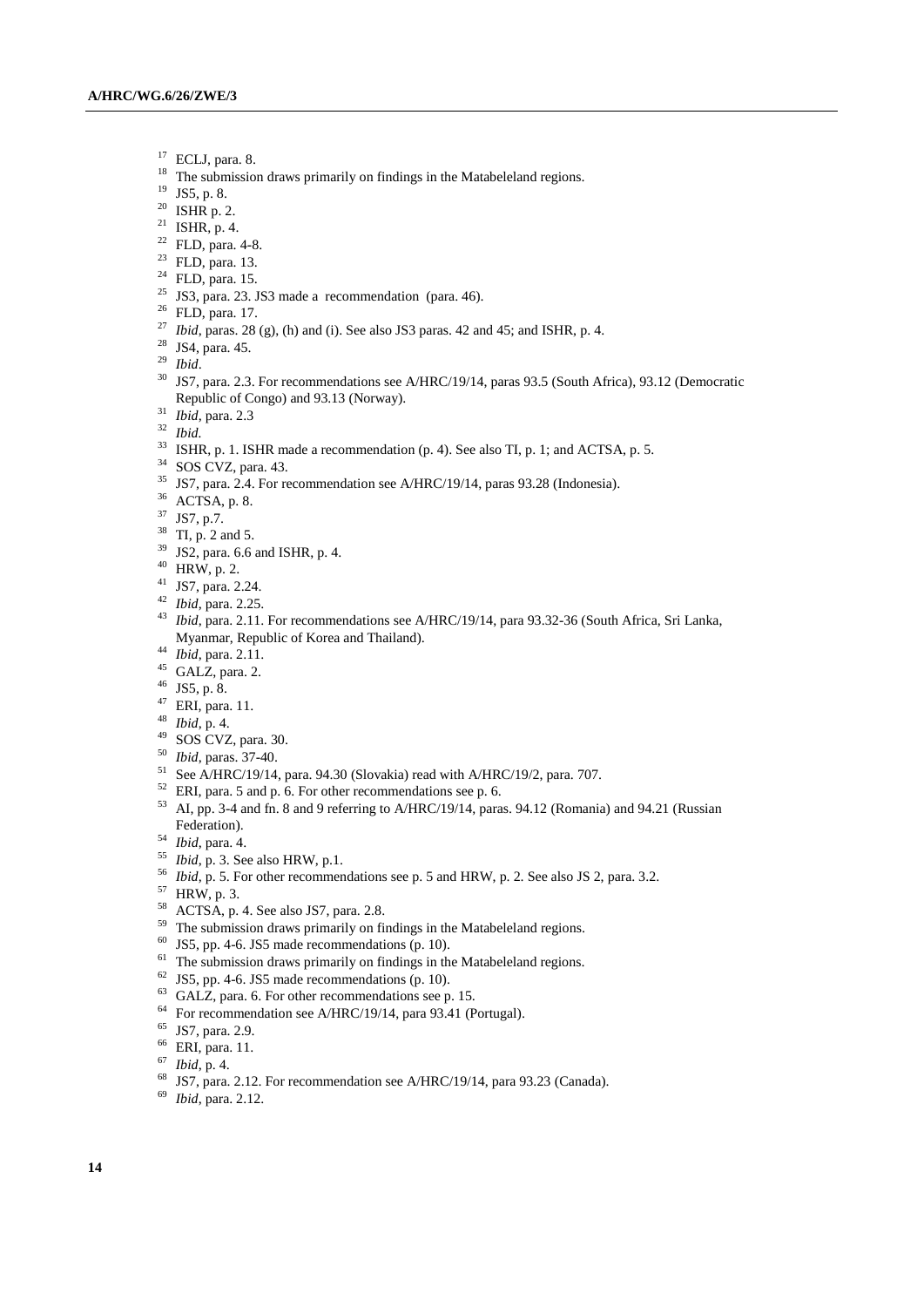- <sup>70</sup> The submission draws primarily on findings in the Matabeleland regions.<br><sup>71</sup> IS5 n 9
- JS5, p. 9.
- JS8, p. 8, footnote 27 referring to A/HRC/19/14, para. 94.27 (Mexico) read with A/HRC/19/2, para. 705.
- *Ibid*, p. 8.
- *Ibid*, p. 8. JS8 made a recommendation (p. 9).
- *Ibid*, p. 10. JS8 made recommendations (p.10).
- HRW, pp. 2-3.
- <sup>77</sup> GIEACPC, para. 1.1 and fn. 4 referring to A/HRC/19/14, para. 94.22 (Austria) read with A/HRC/19/2, para. 705.
- *Ibid*, paras. 1.1-1.3.
- ACTSA, p. 6; See also CRIN, p. 2
- JS7, para. 2.1.
- <sup>81</sup> *Ibid*, para. 2.7. For recommendations see A/HRC/19/14, paras. 93.42 (Islamic Republic of Iran) and 93.45 (Mexico).
- *Ibid*, para. 2.7.
- JS4, para. 16. JS4 made recommendations (para. 45).
- JS7, para. 2.6. For recommendations see A/HRC/19/14, paras. 93.43 (Singapore) and 93.44 (Viet Nam).
- *Ibid*, para. 2.6.
- JS2, paras. 2.4 2.9.
- *Ibid*, para. 6.2.
- ISHR, pp. 1-2.
- *Ibid*, p. 4. See also JS7, para. 2.5.
- CRIN, p. 1.
- *Ibid*, p. 3.
- HRW, p. 2.
- *Ibid*, p. 2.
- $^{94}$  JS4, para. 44.
- GALZ, paras. 8 and 9.
- *Ibid*, p. 15. See also JS5, p. 11.
- <sup>97</sup> See A/HRC/19/14, para. 95.56 (Slovakia).
- JS7, para2.5.
- <sup>99</sup> AI, p. 1, fn. 2 and 4, referring to A/HRC/19/14, paras. 93.50 (Japan) and 93.51 (Italy).
- JS3, paras. 10 and 13, referring to A/HRC/19/14, para. 93.50 (Japan).
- <sup>101</sup> JS2, para. 2.1.
- ACTSA, pp. 2-3.
- *Ibid*, p. 6.
- JS7, para. 2.16.
- *Ibid*, para. 5.4.
- JS2, para. 3.1.
- ISHR, p. 1 and endnote 1 referring to A/HRC/19/4, paras. 95.13 (Republic of Korea), 95.14 (Ireland), 95.50 (Norway), 95.54 (Portugal), 95.57 (Slovakia), 95.58 (Belgium), 95.61(Switzerland) and 95.62 (Spain).
- *Ibid*, p. 1.
- FLD, para. 21. For cited cases see paras. 22 and 23. For recommendations see paras. 28 (a), (b), (d), (e) and (f).
- ACTSA, p. 2.
- *Ibid*, p. 6.
- *Ibid*, p. 2.
- <sup>113</sup> JS2, para. 4.1.
- <sup>114</sup> ITUC, para. 3.
- *Ibid*, para. 11.
- *Ibid*, para. 4.
- 
- *Ibid*, para. 6. For specific cases see para. 6.
- *Ibid*, para. 7.